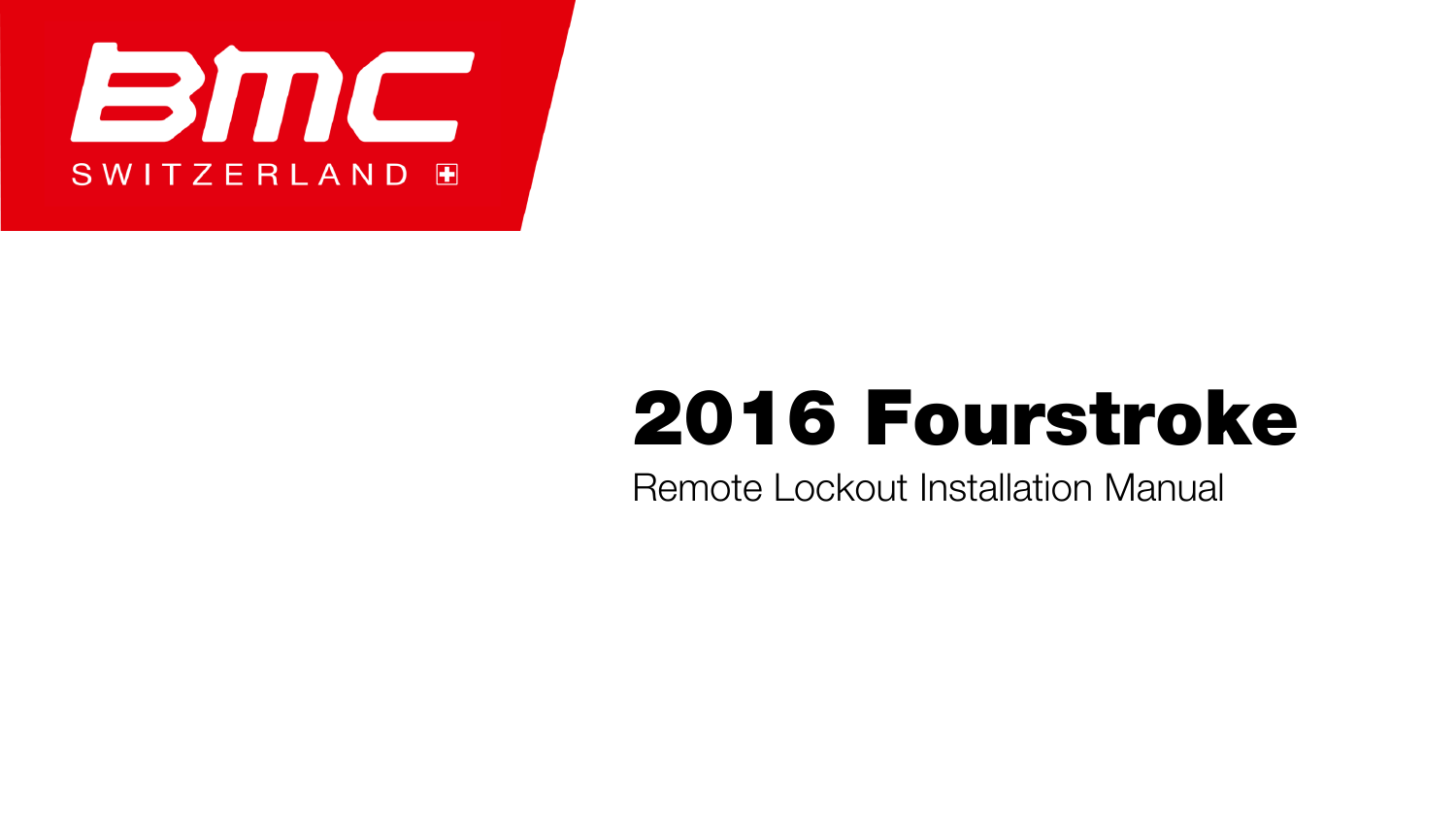Mount the remote lever on the left-hand side of the handlebar and use continuous housing the entire length necessary. Install the dual-remote lockout unit.



#### Dual remote installation:

<http://www.ridefox.com/help.php?m=bike&id=524#reversingthe2014ctdremotelever>

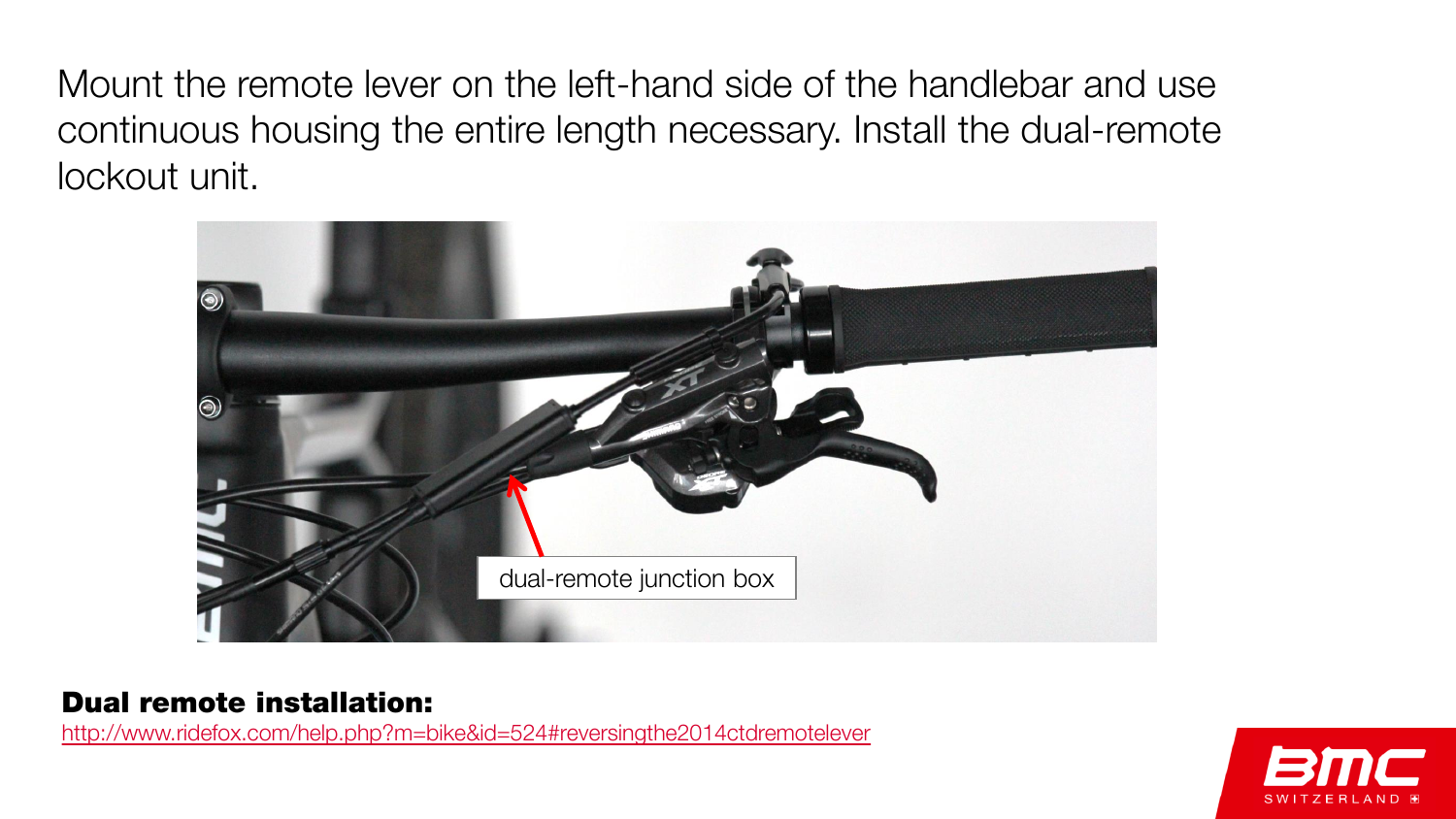From the factory position, the shock remote housing stop will need to be repositioned 180˚ to point upward





#### Instructions for reversing the shock cable stop:

<http://www.ridefox.com/help.php?m=bike&id=93>

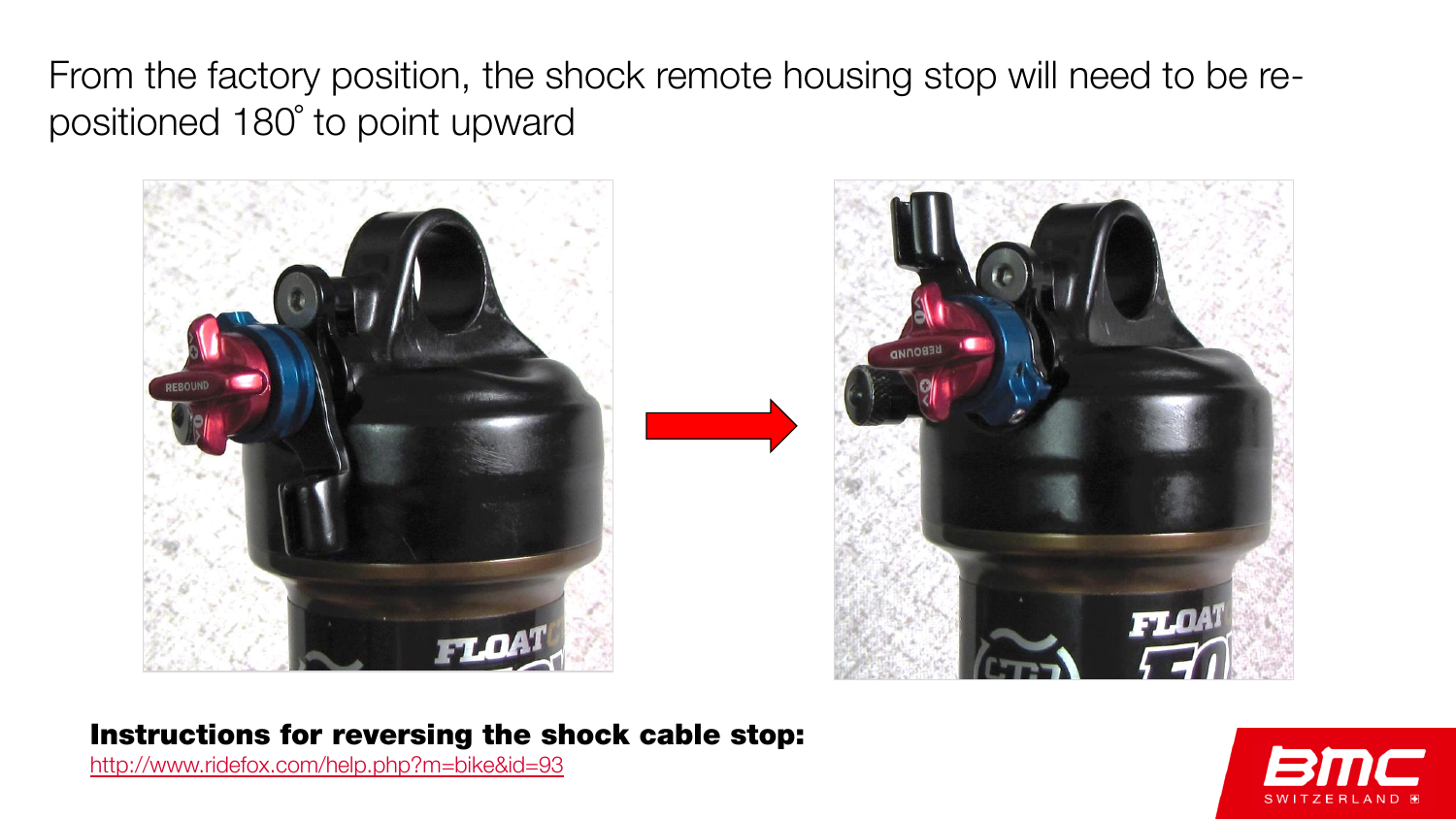The remote lockout housing runs along the downtube, parallel to the rear derailleur housing and rear brake line.



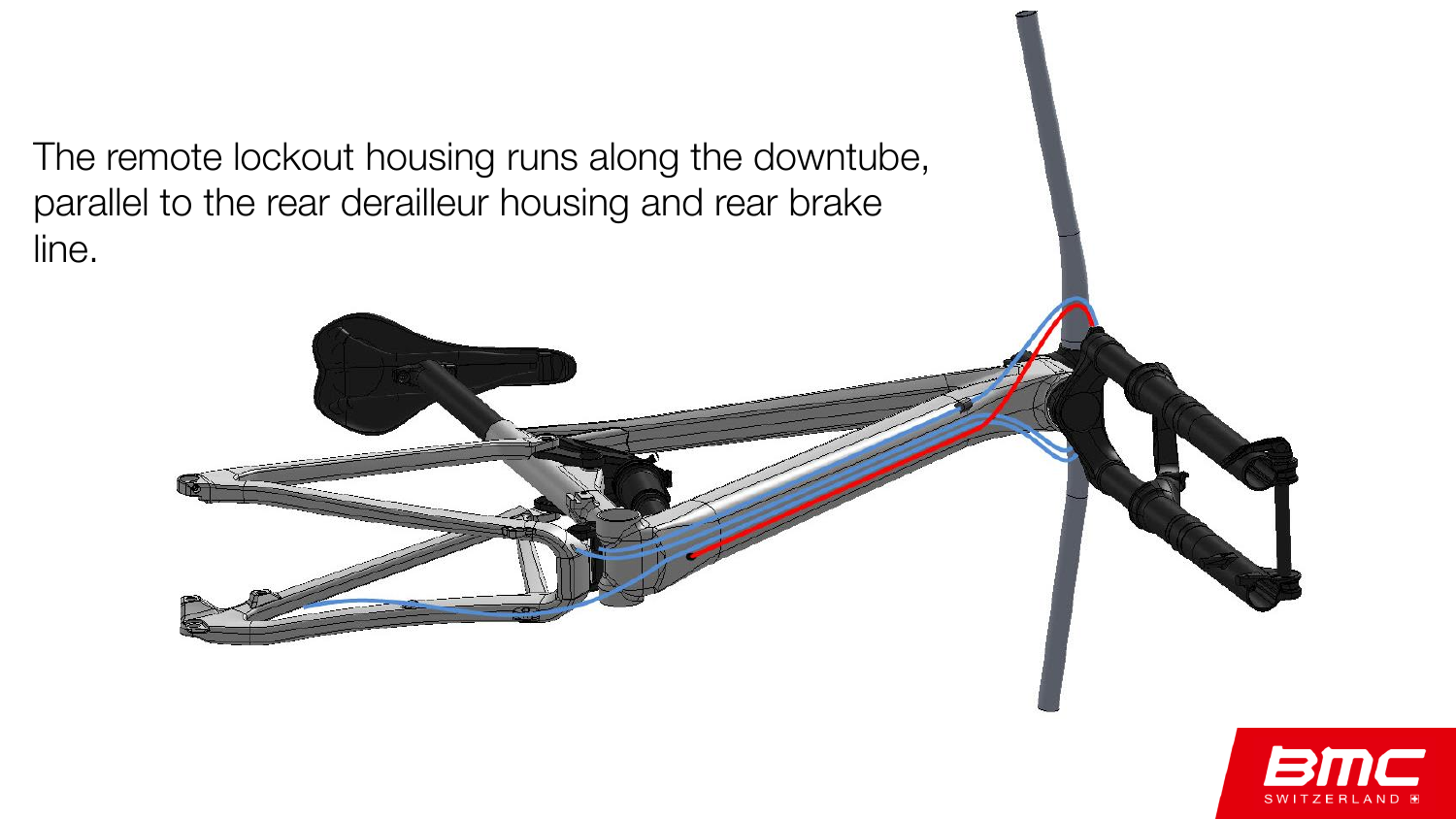The remote lockout housing enters the frame just behind the cable management mount, in front of the bottom bracket.

\*\*Note: there is a slight difference in cable management hardware between 01 & 02 models (circled).





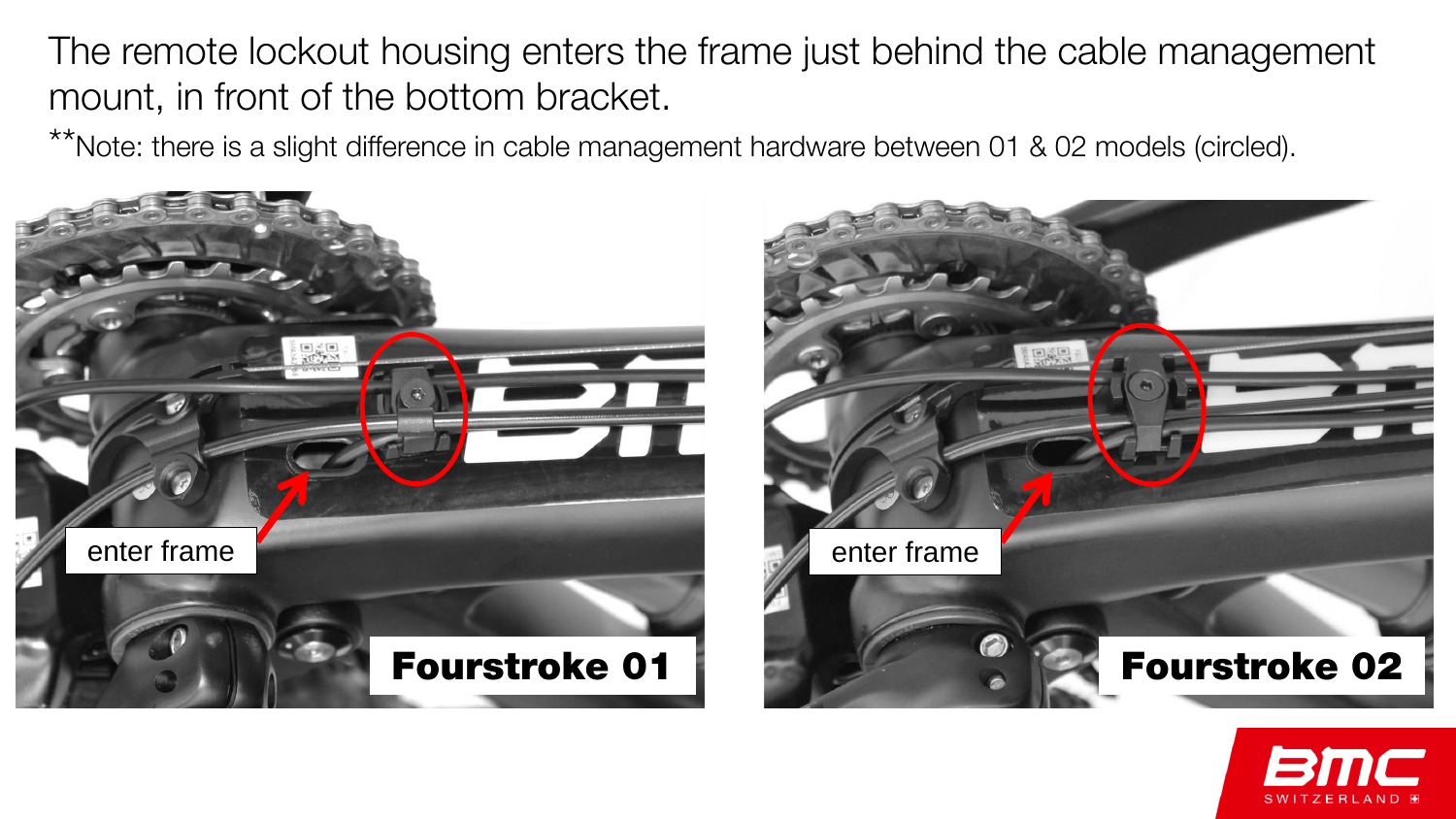When guiding the housing upward through the downtube, toward the bottom bracket / seat tube junction, there is a 6mm hole inside the frame that must be navigated to successfully guide the cable further through the frame.







Approximate hole location inside frame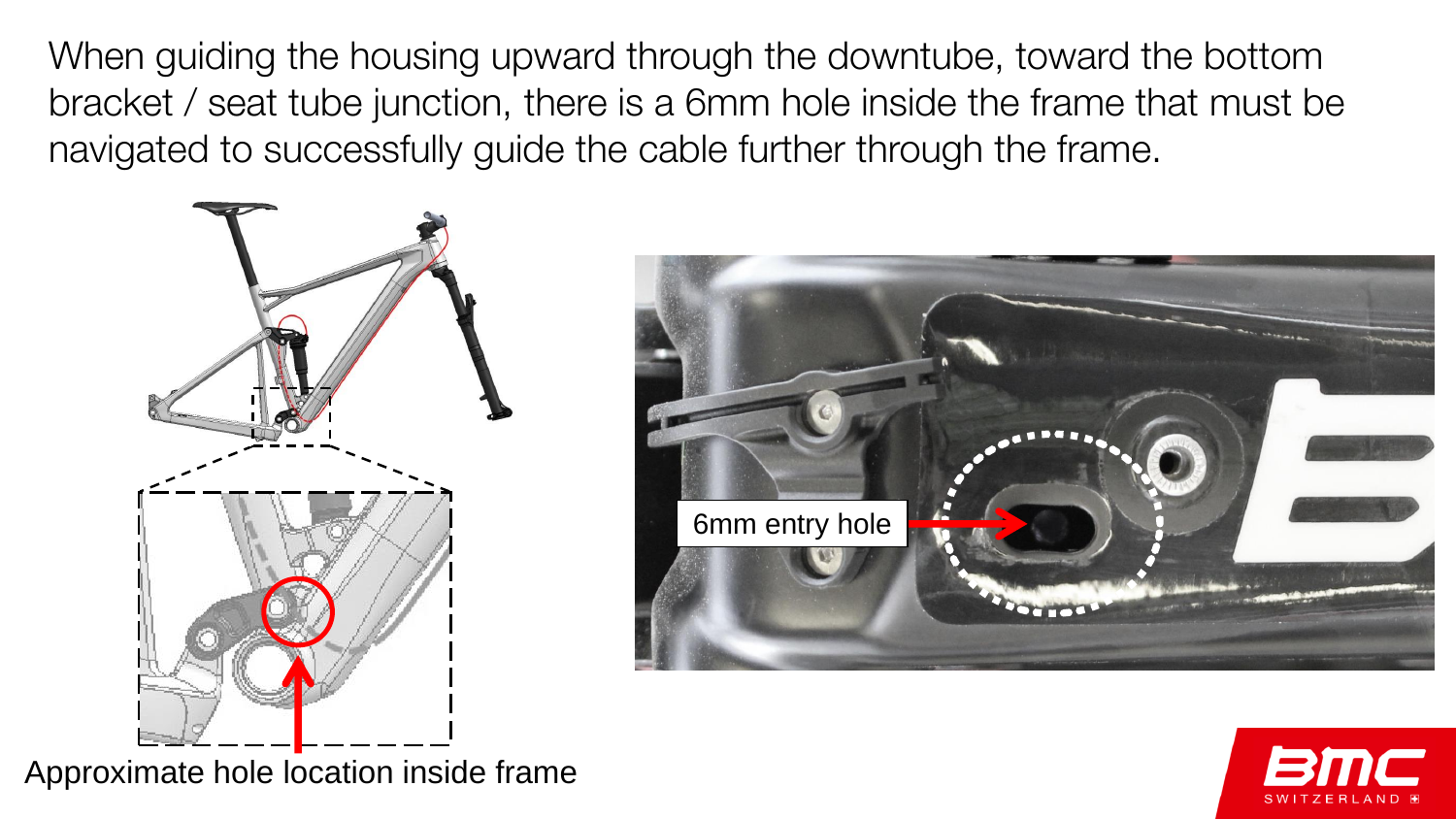The housing exits the frame behind the Rockerarm and curves forward and down towards the rear shock.